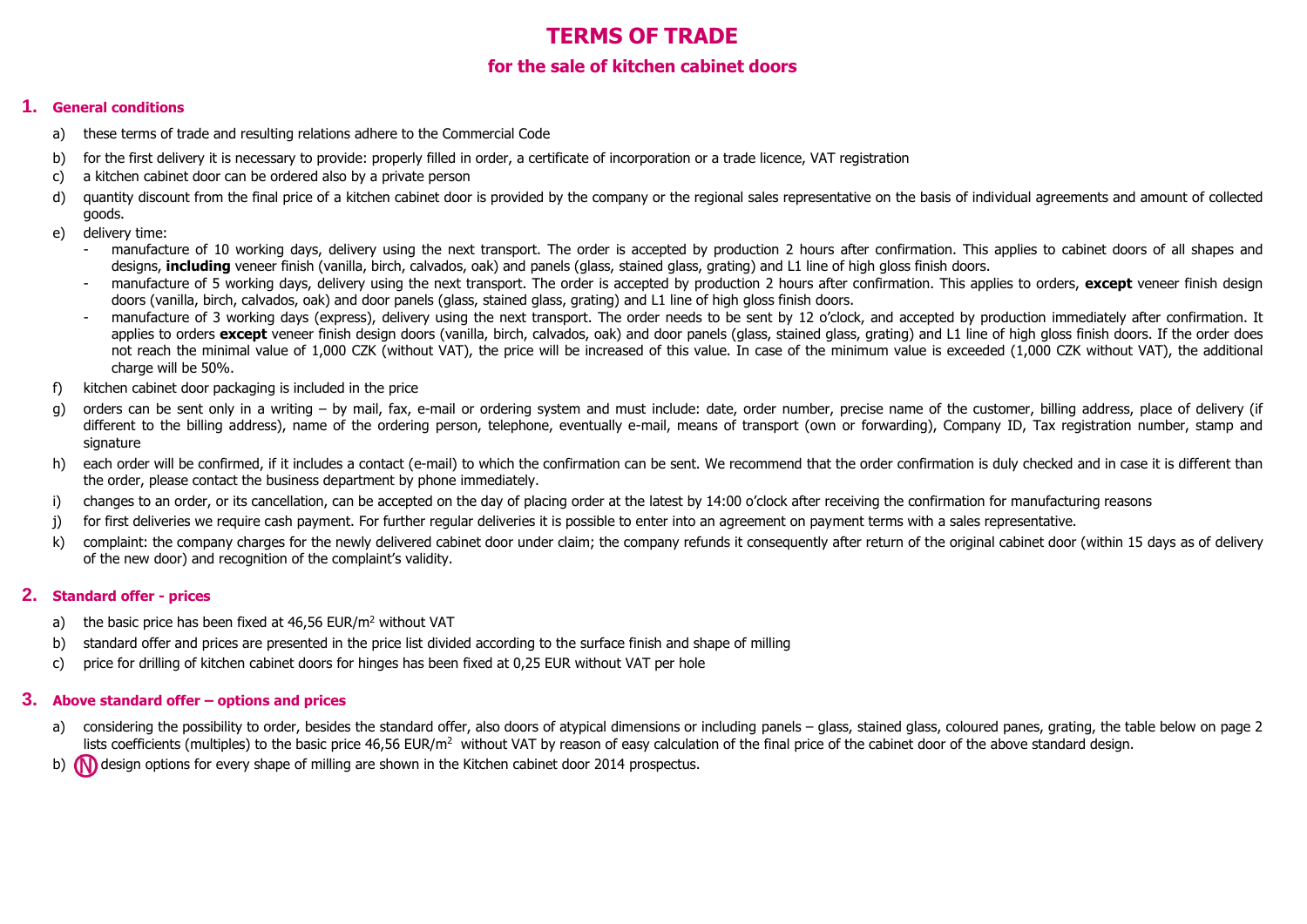# **Table of coefficients**

|                                                           | Thickness 18 mm                                              |                                            |                                                   |                                 |                                     |                                            |                                     | Thickness 22 mm                            |                              |                                     |                                            |  |  |
|-----------------------------------------------------------|--------------------------------------------------------------|--------------------------------------------|---------------------------------------------------|---------------------------------|-------------------------------------|--------------------------------------------|-------------------------------------|--------------------------------------------|------------------------------|-------------------------------------|--------------------------------------------|--|--|
|                                                           | G 01, 02, 03, 04, 06, 07, 08, 09, 10, 11, 13, 14, 16, 17, 18 |                                            |                                                   | G 12, 15                        |                                     | G 20, 21                                   |                                     |                                            | G 38                         |                                     |                                            |  |  |
| Design identification                                     | Smooth -<br>wood<br>designs,<br><b>UNI</b>                   | Matt, metal,<br>woodline, saw,<br>NEU oaks | Glossy, high gloss<br>L1 $**$ , veneer<br>vanilla | Veneer: birch,<br>calvados, oak | Smooth<br>- wood<br>designs,<br>UNI | Matt, metal,<br>woodline, saw,<br>NEU oaks | Smooth<br>- wood<br>designs,<br>UNI | Matt, metal,<br>woodline, saw,<br>NEU oaks | Glossy                       | Smooth<br>- wood<br>designs,<br>UNI | Matt, metal,<br>woodline, saw, NEU<br>oaks |  |  |
| Full                                                      | 1,000                                                        | 1,100                                      | 1,800                                             | 1,800                           | 1,500                               | 1.600                                      | 1,087                               | 1,187                                      | 1,887                        | 1,800                               | 1,900                                      |  |  |
| Frame for panel                                           | 1,100                                                        | 1,200                                      | 1,900                                             | 1,900                           | 1,600                               | 1,700                                      | 1,187                               | 1,287                                      | 1,987                        | 1,980                               | 2,080                                      |  |  |
| Frame with grating with 4 holes                           | L,200                                                        | 1,300                                      |                                                   | 2,000                           |                                     |                                            |                                     |                                            |                              |                                     |                                            |  |  |
| Frame with grating with 6 holes                           | 1,300                                                        | 1,400                                      | $\overline{\phantom{m}}$                          | 2,100                           | $\overline{\phantom{a}}$            | $\sim$                                     |                                     | $\overline{\phantom{a}}$                   | $\overline{\phantom{a}}$     | $\overline{\phantom{a}}$            | $\blacksquare$                             |  |  |
| Shape G 31 $*$                                            | 1,730                                                        | 1,930                                      |                                                   |                                 |                                     |                                            |                                     |                                            |                              |                                     |                                            |  |  |
| Grating for panel with grating                            | 2,750                                                        | 2,850                                      | 3,550                                             | 3,550                           | 3,250                               | 3,350                                      | 2,837                               | 2,937                                      | 3,637                        | 3,630                               | 3,730                                      |  |  |
| Frame for category no. 1 glass panel                      | 1,450                                                        | 1,550                                      | 2,250                                             | 2,250                           | 1,950                               | 2,050                                      | 1,537                               | 1,637                                      | 2,337                        | 2,330                               | 2,430                                      |  |  |
| Frame for category no. 2 glass panel                      | <b>800.</b>                                                  | 1,900                                      | 2,600                                             | 2,600                           | 2,300                               | 2,400                                      | 1,887                               | 1,987                                      | 2,687                        | 2,680                               | 2,780                                      |  |  |
| Frame for category no. 3 glass panel                      | 2,050                                                        | 2,150                                      | 2,850                                             | 2,850                           | 2,550                               | 2,650                                      | 2,137                               | 2,237                                      | 2,937                        | 2,930                               | 3,030                                      |  |  |
| Frame for category no. 4 glass panel                      | 3,050                                                        | 3,150                                      | 3,850                                             | 3,850                           | 3,550                               | 3,650                                      | 3,137                               | 3,237                                      | 3,937                        | 3,930                               | 4,030                                      |  |  |
| Frame for category no. 1 stained glass panel              | 2,950                                                        | 3,050                                      | 3,750                                             | 3,750                           | 3,450                               | 3,550                                      | 3,037                               | 3,137                                      | 3,837                        | 3,830                               | 3,930                                      |  |  |
| Frame for category no. 2 stained glass panel              | 3,150                                                        | 3,250                                      | 3,950                                             | 3,950                           | 3,650                               | 3,750                                      | 3,237                               | 3,337                                      | 4,037                        | 4,030                               | 4,130                                      |  |  |
| Frame for category no. 3 stained glass panel              | 3,350                                                        | 3,450                                      | 4,150                                             | 4,150                           | 3,850                               | 3,950                                      | 3,437                               | 3,537                                      | 4,237                        | 4,230                               | 4,330                                      |  |  |
| Frame with grating with 4 holes with category no. 1 glass | 1,550                                                        | 1,650                                      | $\overline{\phantom{a}}$                          | 2,350                           | $\overline{\phantom{a}}$            | $\sim$                                     |                                     | $\blacksquare$                             | $\overline{\phantom{a}}$     | $\sim$                              | $\sim$                                     |  |  |
| Frame with grating with 4 holes with category no. 2 glass | 1,900                                                        | 2,000                                      | $\blacksquare$                                    | 2,700                           |                                     | $\sim$                                     |                                     | $\blacksquare$                             | ۰                            |                                     | $\sim$                                     |  |  |
| Frame with grating with 4 holes with category no. 3 glass | 2,150                                                        | 2,250                                      |                                                   | 2,950                           |                                     | $\blacksquare$                             |                                     |                                            |                              |                                     |                                            |  |  |
| Frame with grating with 4 holes with category no. 4 glass | 3,150                                                        | 3,250                                      |                                                   |                                 |                                     |                                            |                                     |                                            | $\qquad \qquad \blacksquare$ |                                     |                                            |  |  |
| Frame with grating with 4 holes with grating              | 2,850                                                        | 2,950                                      | $\blacksquare$                                    | 3,650                           | ٠                                   | $\blacksquare$                             |                                     | $\overline{a}$                             | $\overline{\phantom{a}}$     | $\overline{\phantom{a}}$            | $\sim$                                     |  |  |
| Frame with grating with 6 holes with category no. 1 glass | 1,650                                                        | 1,750                                      |                                                   | 2,450                           | $\overline{\phantom{a}}$            | $\overline{\phantom{a}}$                   |                                     | $\overline{a}$                             | -                            | $\overline{\phantom{a}}$            |                                            |  |  |
| Frame with grating with 6 holes with category no. 2 glass | 2,000                                                        | 2,100                                      | $\blacksquare$                                    | 2,800                           | $\overline{a}$                      | $\blacksquare$                             |                                     | $\blacksquare$                             | $\overline{\phantom{0}}$     | $\overline{\phantom{a}}$            |                                            |  |  |
| Frame with grating with 6 holes with category no. 3 glass | 2,250                                                        | 2,350                                      | $\overline{\phantom{a}}$                          | 3,050                           | $\overline{\phantom{a}}$            | $\sim$                                     | $\overline{\phantom{0}}$            | $\overline{\phantom{a}}$                   | $\overline{\phantom{a}}$     | $\sim$                              | $\sim$                                     |  |  |
| Frame with grating with 6 holes with category no. 4 glass | 3,250                                                        | 3,350                                      |                                                   |                                 |                                     | $\overline{\phantom{a}}$                   |                                     | $\blacksquare$                             | ۰                            |                                     |                                            |  |  |
| Frame with grating with 6 holes with grating              | 2,950                                                        | 3,050                                      |                                                   | 3,750                           |                                     | $\overline{\phantom{a}}$                   |                                     |                                            | $\overline{\phantom{a}}$     |                                     |                                            |  |  |

## **Notes:**

**\* For G 31 shape in combination of flat and matt designs (or metal, woodline, saw, NEU oaks)** the following coefficients apply: 1.83.

**\*\* For high gloss L1 in super arctic design with 2 mm thick acrylate foil** the following coefficients apply: 2.04.

**Category No. 1 glass:** clear oak bark (stained glass), clear criset (stained glass), clear (stained glass)

**Category No. 2 glass::** clear mastercarré (stained glass), chinchilla bronze (stained glass), matt (stained glass), listral slista (stained glass), flutes

**Category No. 3 glass::** clear altdeutsch (stained glass), gothic bronze (stained glass), sand blasted (stained glass), master ligne sligne, squares matt, master ray

**Category No. 4 glass::** matt pave, white uadi

**American stained-glass –** this is not a standard stained glass. The designs that can be applied to the above marked glass are **a candlestick, fountain, lamp and flower.** The colours that can be selected are sand, blue, red and green (the colour of the leaves of the flower is always green), gold and silver lead framing.

Grating panel - these can be ordered in all designs (except the L1 high gloss line) and the door design can be arbitrarily combined with the grating design.

| Options of door dimensions in the thickness of 22 mm – shapes G 20 and G 21: | <b>Option</b> |
|------------------------------------------------------------------------------|---------------|
|                                                                              |               |

**Oughthary Considentsions in the L1 shape – high gloss and dipp matt:** 

- 
- minimum dimension: 90 x 140 mm minimum dimension: 90 x 246 mm, maximum dimension: 2.430 x 1.210 mm
- 
- maximum dimension: 2,430 x 1,210 mm  $\blacksquare$  There is no frame for panel in shape L1, no frame with grating dividing into 4 or 6 holes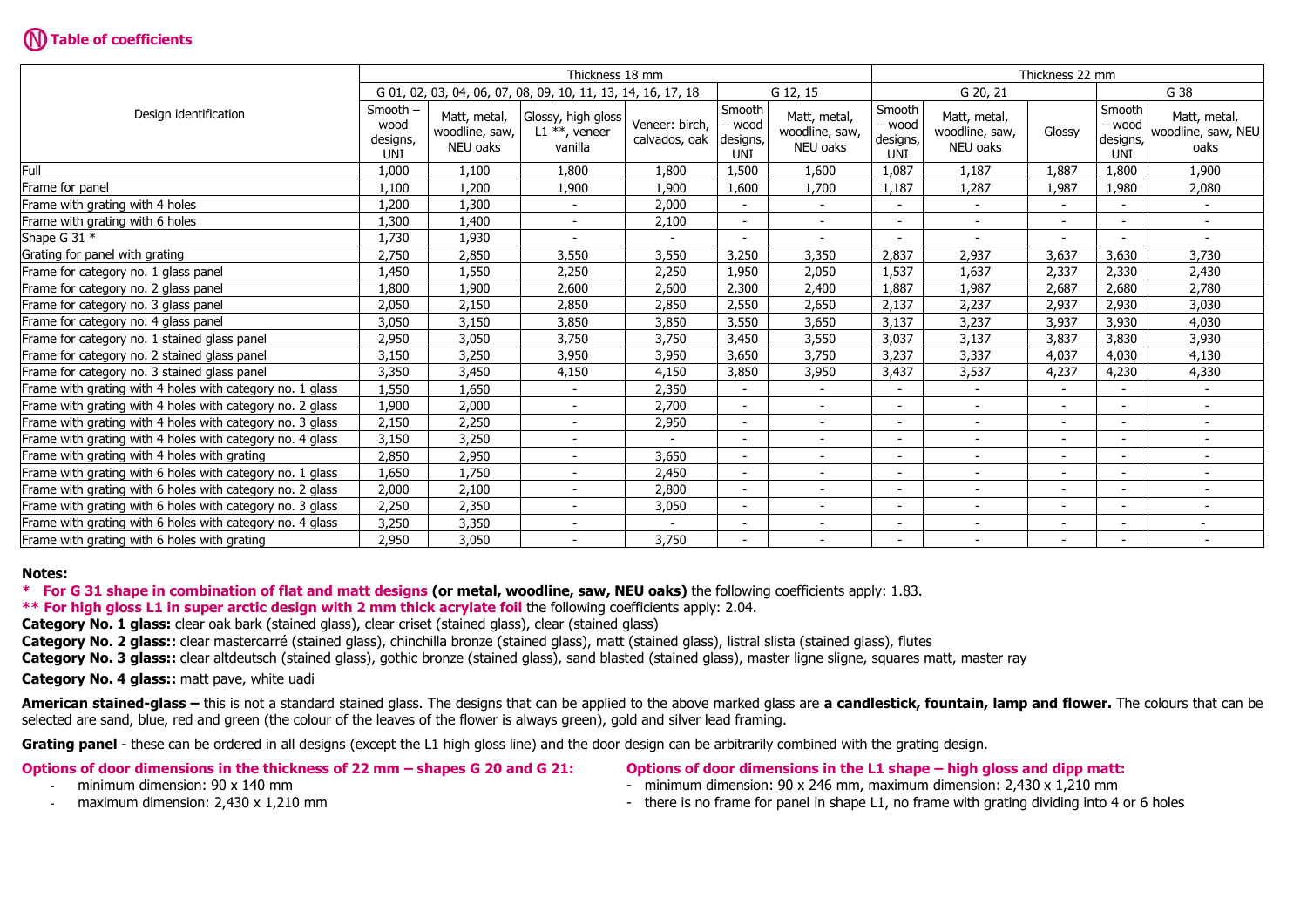## **Options of door and wooden designs in G 38:**

- wooden designs, matt, metal, woodline, saw, NEU oaks: minimum dimension: 90 x 140 mm, maximum dimension: 1,210 x 1,180 mm
- UNI, alabaster matt, caffé latte matt, lava matt, lila matt : minimum dimension: 90 x 140 mm, maximum dimension: 2,380 x 1,180 mm

## **Examples of calculation of the final price by coefficients (multiples) to the basic price 46,56 EUR/m<sup>2</sup> without VAT:**

1st example: G 04 apple matt (matt foil) in frame with grating dividing panel with 6 holes design – panel is clear mastercarré glass (category No.2), dimension 752 x 415 mm. Calculation: basic price in CZK x coefficient x door size in  $m^2 =$  final price of the cabinet door

**46,56** x 2.1 x (0.752 x 0.415) = 30,51 EUR (without VAT)

2 nd example: G 18 **glossy red** in **frame for panel** design - panel is **glossy red grating**, dimension 318 x 596 mm.

Calculation: basic price in CZK x coefficient x door size in  $m^2$  = final price of the cabinet door

**46,56** x 3.55 x (0.318 x 0.596) = 31,33 EUR (without VAT)

3rd example: G 14 **veneer calvados** in frame for panel design – panel is fountain stained glass design (sand colour, silver lead) on clear glass (category no. 1 glass), dimension 690 x 400 mm. Calculation: basic price in CZK x coefficient x door size in  $m^2 =$  final price of the cabinet door

**46.56** x 3.75 x  $(0.690 \times 0.400) = 48.19$  EUR (without VAT)



| <b>Identification</b>                                                         | <b>Detailed list</b>                                                                                                                                                                                                                                                                                                                                                                                                                                                                                                                                                                                                                                                                            |       |  |  |
|-------------------------------------------------------------------------------|-------------------------------------------------------------------------------------------------------------------------------------------------------------------------------------------------------------------------------------------------------------------------------------------------------------------------------------------------------------------------------------------------------------------------------------------------------------------------------------------------------------------------------------------------------------------------------------------------------------------------------------------------------------------------------------------------|-------|--|--|
| Category No. 1 glass                                                          | clear oak bark, clear criset, clear                                                                                                                                                                                                                                                                                                                                                                                                                                                                                                                                                                                                                                                             | 13,44 |  |  |
| Category No. 2 glass                                                          | clear mastercarré, Chinchilla bronze, matt, listral slista, flutes                                                                                                                                                                                                                                                                                                                                                                                                                                                                                                                                                                                                                              | 30,31 |  |  |
| Category No. 3 glass                                                          | clear altdeutsch, gothic bronze, sand blasted, master ligne sligne, matt squares, master ray                                                                                                                                                                                                                                                                                                                                                                                                                                                                                                                                                                                                    | 42,19 |  |  |
| Category No. 4 glass                                                          | california clear/milk, matt pave, white uadi                                                                                                                                                                                                                                                                                                                                                                                                                                                                                                                                                                                                                                                    | 75,94 |  |  |
| Category No. 1 stained glass                                                  | stained glass: clear oak bark, clear criset, clear                                                                                                                                                                                                                                                                                                                                                                                                                                                                                                                                                                                                                                              | 80,94 |  |  |
| Category No. 2 stained glass                                                  | stained glass: clear mastercarré, Chinchilla bronze, matt, listral slista                                                                                                                                                                                                                                                                                                                                                                                                                                                                                                                                                                                                                       | 89,69 |  |  |
| Category No. 3 stained glass                                                  | stained glass: clear altdeutsch, gothic bronze, sand blasted                                                                                                                                                                                                                                                                                                                                                                                                                                                                                                                                                                                                                                    | 98,75 |  |  |
| $\circledR$<br>Gratings or rattan<br>max. dimension:<br>$600 \times 1.200$ mm | antique, aro-oak, bamboo, white pearl, bordeaux red, knotty pine, birch saw, beech, calvados, brick red, creme line, oak light, oak tobacco, oak<br>dark, ebony, white grain, pear tree matt, apple tree matt, ash tree metallic, maple, ice blue, glossy white, glossy black, glossy red, glossy<br>pistachio, mahogany, meranti light, meranti dark, apricot, blue, olive, alder, orange, nut metallic, nut saw, patina birch, patina calvados, patina<br>oak, patina vanilla (olive, beige, salmon, blue), plum tree matt, cherry tree, tyrol matt, vanilla, sour cherry tree metallic, wenge, zebrano, green<br>wood, yellow, oak Alberta, oak Ontario, oak Regina, oak Victoria, oak Yukon | 92,50 |  |  |

**Note: the agreed quantity discounts do not apply to individual panels.**

## **5. Moulding and bars**

**M** Moulding LA and VL can be ordered in all smooth, matt (besides alabaster matt, caffé latte matt, lava matt, lila matt), metalic, woodline, saw, NEU oaks foils. In glossy foil only the LA moulding is available, in veneer birch, veneer calvados, veneer oak, veneer vanilla designs only VL moulding. Bars HL, KL, HA and KA can be ordered in all smooth, matt (besides alabaster matt, caffé latte matt, lava matt, lila matt),metalic, woodline, saw, NEU oaks foils. In glossy foils only bars HA and KA, in veneer birch, veneer calvados, veneer oak and veneer vanilla only bars HL and KL. All bars are white on the back.



Delivery is provided at customer's expenses using own forwarding service; 7% of the final price of the delivery without VAT for Bohemia, 9% for Moravia, 12% for Slovakia and 14% for Eastern Slovakia. Own transport is possible by agreement. Minimum transportation fee is 3,13 EUR (without VAT).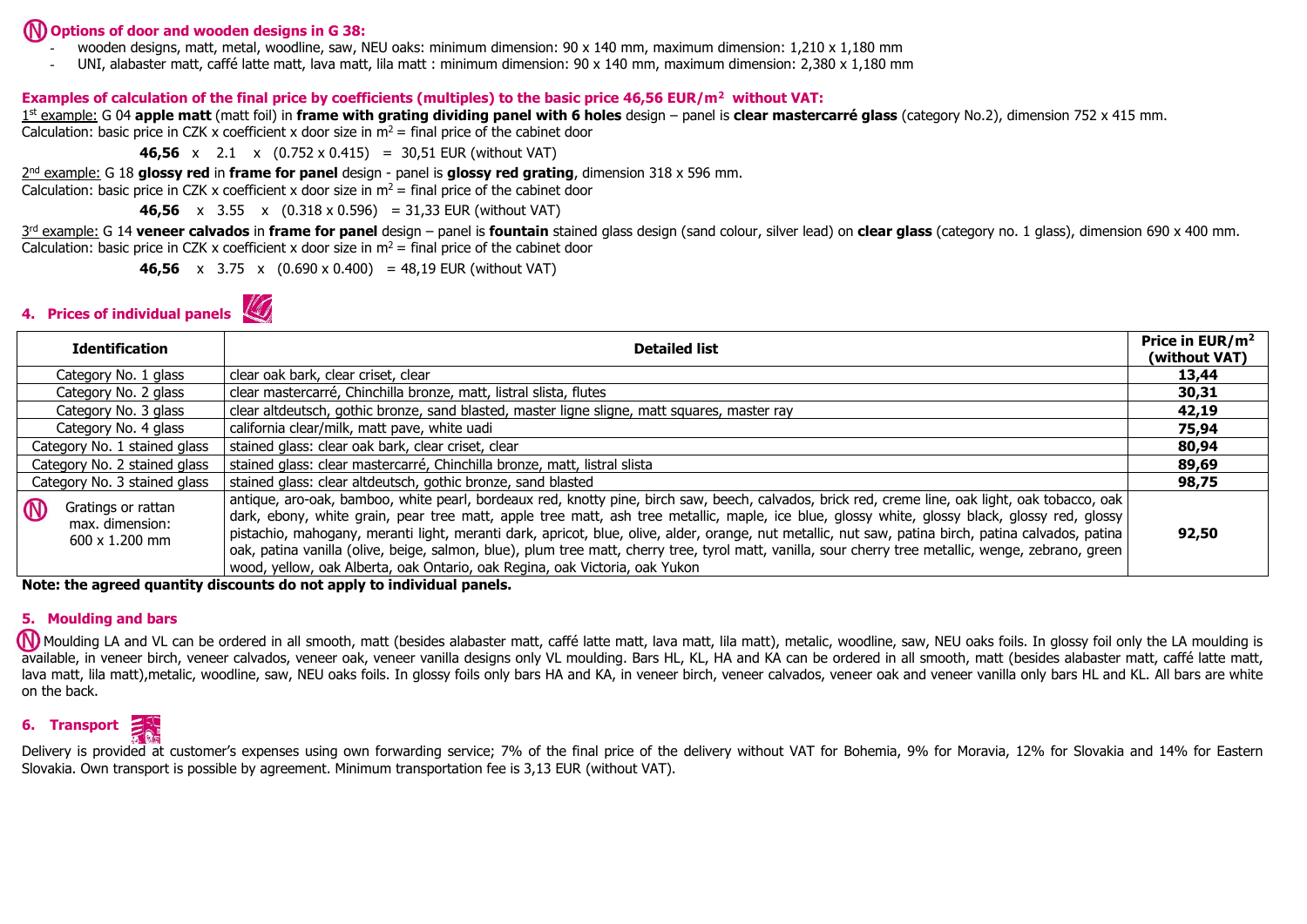**7.** List of LTD suitable for manufacture of bodies coloured back part – back parts of the cabinet doors are made of lamina of similar wood design as used for the front surface.

If a customer requires the cabinet body to be manufactured in the same colour tone as the cabinet doors, we offer the table below – lamina wood designs from individual suppliers correspond the most to lamina wood designs used for the back part of the kitchen cabinet doors; for UNI colours the lamina designs correspond the most to PVC foil designs used on the front part of the kitchen cabinet doors. For doors up to the height of 286 mm with the back part being of wood imitation design, the direction of the lamina rings will not be considered.

| Designs with        | LTD designs                            |                  |                |                          | Designs without   | LTD designs              |                          |              |                          |  |
|---------------------|----------------------------------------|------------------|----------------|--------------------------|-------------------|--------------------------|--------------------------|--------------|--------------------------|--|
| colour back<br>part | <b>DDL</b>                             | Kronospan        | <b>EGGER</b>   | Pfleiderer               | colour back part  | <b>DDL</b>               | Kronospan                | <b>EGGER</b> | Pfleiderer               |  |
| Antique             | 435, 308                               |                  |                |                          | Arctic            | $\frac{116}{ }$          | 101, 110                 | W 980        |                          |  |
| Aro-oak             | $\overline{517}$                       | $\sim$           | 1342, 1334     | 4271                     | White pearl       | 116                      | 101, 110                 | W 980        | $\equiv$                 |  |
| Bamboo              | 517, 449                               | 8995             | H 3382, H 3006 | 4271                     | Bordeaux red      |                          | 149                      | U 311        |                          |  |
| Knotty Pine         | 353, 313                               | 353, 9320        | 3400           | $\overline{\phantom{a}}$ | Carbon            | $\overline{15}$          | 190                      | U 999        | $\blacksquare$           |  |
| Birch saw           | 501, 380                               | 375              | H 1521         |                          | Brick red         |                          | 551, 8990                | U 326, U 312 |                          |  |
| Beech               | $\overline{344}$                       | 1796             | 1511           | 5333                     | White rain        | 116                      | 101, 110                 | W 980        | $\overline{\phantom{a}}$ |  |
| Calvados            | 388, 352, 398, 358, 434, 456, 382, 455 | 1792             | 1951           | 5410                     | Black rain        | $\overline{15}$          | 190                      | U 999        |                          |  |
| Creme line          | 475                                    | $\blacksquare$   | H 1424         | $\blacksquare$           | Oak brown gloss   | 448, 518                 | $\sim$                   | H 3734       | $\overline{\phantom{a}}$ |  |
| Oak Alberta         | 517                                    | $\omega$         | H 3331         | ÷.                       | Oak natur gloss   |                          | ÷.                       | H 1145       | $\sim$                   |  |
| <b>Oak Ontario</b>  | 519                                    | $\sim$           | H 3304         | $\omega$                 | Oak gray gloss    | 521                      | $\blacksquare$           | H 1146       | $\sim$                   |  |
| Oak Regina          | 517                                    | $\sim$           | H 3700         | $\overline{\phantom{a}}$ | Violet            | $\overline{\phantom{a}}$ | 8934                     | U 330        | $\overline{\phantom{a}}$ |  |
| Oak light           | 308                                    | $\overline{748}$ | 3389           |                          | Graphite metal    | $\overline{17}$          |                          | F 447        |                          |  |
| Oak tabacco         | 308                                    | 757              | H 3389, H 1342 | 4219, 4271               | Champagne metal   | 19                       | ÷.                       | F488         | $\equiv$                 |  |
| Oak dark            | 354                                    | 1758             | 3387           | 5609                     | Ice blue          | $\blacksquare$           | 881, 1700                | U 529, U 701 | $\equiv$                 |  |
| <b>Oak Victoria</b> | 517                                    | H 1145           | $\sim$         | $\sim$                   | Glacier           | $\blacksquare$           | $\overline{\phantom{a}}$ | U 182, U 775 | $\blacksquare$           |  |
| <b>Oak Yukon</b>    | 519                                    |                  |                |                          | Glossy white      | 116                      | 101, 110                 | W 980        |                          |  |
| Ebony               | 450, 453                               | 854              | H 1599, H 199  | 5690                     | Glossy black      | $\overline{15}$          | 190                      | U 999        | $\equiv$                 |  |
| White grain         | 116                                    | 101, 110         | 980            |                          | Glossy red        | $\blacksquare$           | 149                      | U 323        | $\overline{\phantom{a}}$ |  |
| Peer tree matt      | 434, 383, 344, 352, 398                | 637              | H 1968         | 5341                     | Glossy pistachio  | $\blacksquare$           | 154                      | $U$ 620      | $\blacksquare$           |  |
| Apple tree mat      | 380, 387                               | 1795             | H 1954         |                          | Maroon            | $\blacksquare$           | 9552                     | U 311        |                          |  |
| Ash tree            |                                        |                  |                |                          |                   |                          |                          |              |                          |  |
| metalic             | 380, 387                               | 375              | H 1869, H 1642 | $\blacksquare$           | Alabaster matt    | 113                      | 101, 514                 | U 104        | W 1003                   |  |
| Maple               | 501, 380                               | 375              | H 1521         | $\sim$                   | White matt        | 116                      | 101, 110                 | W 980        | $\blacksquare$           |  |
| Glossy meranti      | 454, 453, 471, 472                     | 8971             | H 047          | 4811                     | Caffé latte matt  | 19                       |                          | $U$ 750      |                          |  |
| Mahogany            | 444, 382                               | 775, 776         | H 1509         | 5675, 5634               | <b>Black matt</b> | 15                       | 190                      | U 999        |                          |  |
| Meranti light       | 435, 47                                | 9755             | H 3736         | 5338, 4271               | Lava matt         | 17                       |                          | U 741        | U 1257                   |  |
| Meranti dark        | 454, 453, 471, 472                     | 8971             | H 047          | 4811                     | Lila matt         | $\blacksquare$           | 8934                     | U 330        |                          |  |
| Alder               | 352, 383, 388, 456, 455, 515, 476, 398 | 685, 1694        | H 1502         | 5343                     | Apricot           | $\mathbf{r}$             | 551                      | U 212        |                          |  |
| Nut metalic         | 450, 453, 454, 459, 471, 472, 477      | 9777             | H 3704         | 4889                     | Mocha             | $\overline{\phantom{a}}$ | $\overline{\phantom{a}}$ | $U$ 205      | $\overline{\phantom{a}}$ |  |
| Nut saw             | 450, 453, 454, 459, 471, 472, 477      | 9777             | H 3704         | 4889                     | Orange            | $\overline{a}$           | $\sim$                   | U 303, U 326 | $\blacksquare$           |  |
| Patina birch        | 380                                    | 1715             | H 1521         | $\blacksquare$           | Patina vanilla    | 90                       | 514                      | U 107        |                          |  |
| Patina calvados     | 388, 444, 456                          | 776              | F 902          | $\omega$                 | Ruby              | $\mathbb{L}^2$           | 149                      | $U$ 323      | $\blacksquare$           |  |
| Patina oak          | 444, 454, 449                          | 708, 729         | H 3387         | $\overline{\phantom{a}}$ | Silver metal      | 18                       |                          | F489         | $\sim$                   |  |
| Plum tree matt      | 455, 435, 474, 448                     | $\sim$           | H 3129         | $\overline{\phantom{a}}$ | Super Arctic      | 116                      | 101, 110                 | W 980        | $\overline{\phantom{a}}$ |  |
| Cherry tree         | 382, 358, 434, 388, 455, 354, 474, 515 | 9345             | H 1698, H 1699 | 5675, 5410               | Vanilla           | 90                       | 514                      | $U$ 107      |                          |  |
| Tyrol matt          | 344, 438, 387, 380, 383                | 45               | H 1518         | $\blacksquare$           | Vanilla L1        | $\overline{90}$          | 514                      | $U$ 107      | $\equiv$                 |  |
| Sour cherry         |                                        | 9345             | H 1696         |                          | Zebrano           | 47                       | 8971                     | H 3005       | $\overline{a}$           |  |
| tree metalic        | 434, 448, 515                          |                  |                |                          |                   |                          |                          |              |                          |  |
| Wenge               | 450, 15, 477                           | 854              | H 3362, H 3363 | 5690                     | Green wood        | $\mathcal{L}$            | 632                      |              |                          |  |
|                     |                                        |                  |                |                          | Yellow            | $\overline{35}$          | 522, 590                 | U 107, U 109 |                          |  |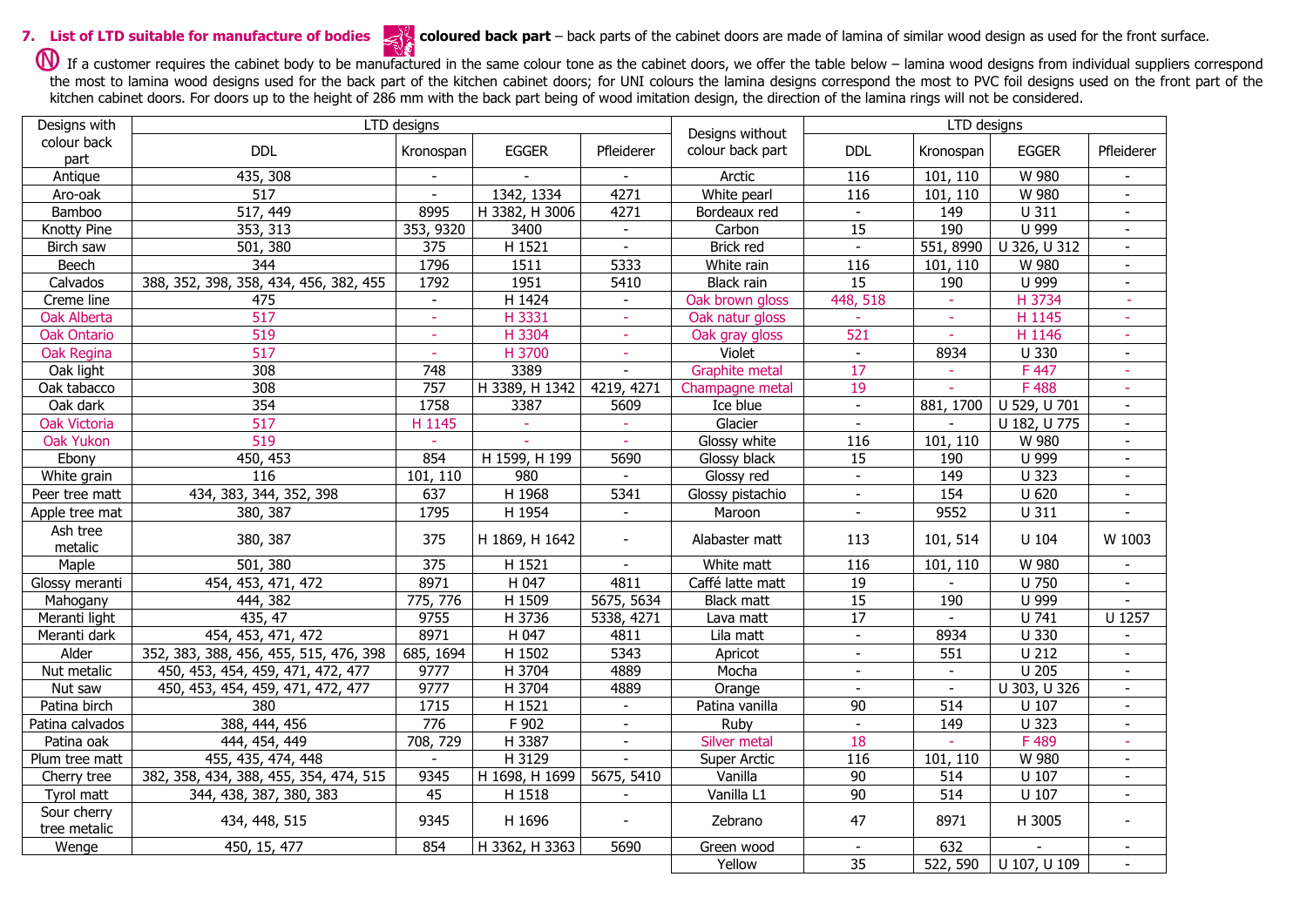## **8. Complaints**

Complaints adhere to the Complaint Code which is enclosed and is an integral part of these terms of trade.

## **COMPLAINT CODE**

- 1. The Seller is responsible for defects of the goods at the moment when the risk of damage to the goods transfers to the Buyer, although the defect becomes apparent after this moment. The Seller is further responsible for defects that occurred within the quarantee period, if they were caused due to a breach of duties of the Seller. In case of products sold for a lower price the Seller is not responsible for a defect being the reason of the lower price. The Seller is not responsible for defects to which the quality guarantee is applied, if these defects were caused after the transfer of the risk of damage due to external events and they were not caused by the Seller or persons helping the Seller to carry out the obligation. The Seller is not responsible for defects of goods known to the Buyer when concluding the contract or considering the consequences under which the contract was concluded, unless the defects are related to properties of the goods resulting from the contract.
- 2. The forwarder is responsible for damage to goods (consignment) that occurred at the moment of an acceptance by the forwarder until the moment of hand over to the recipient. The Buyer is obliged to inform the Seller about the damage to goods occurred during the transport, i.e. until accepted by the Buyer, immediately after taking over the goods (consignment), however at the latest by three business days. The Buyer is obliged to write a report with the forwarder on the occurred damage to goods during the transport.
- 3. If it is not agreed otherwise the guarantee period for kitchen doors is 5 years and starts from the day of delivery of the goods to the Buyer. Rights from liability for defects of goods during application of the guarantee period are cancelled if not duly applied during the guarantee period. The right of the Buyer from liability for defects is cancelled also if the Buyer did not inform the Seller about defects of the goods without undue delay after the Buyer had found out or should have found out the defect devoting special care during inspection of the goods according to paragraph no. 4 hereof.
- 4. The Buyer is obliged to inspect the goods according to possibilities as soon as possible after transfer of the risk of damage to goods. If the Buyer does not inspect the goods or arranges for the goods to be inspected when accepted, it can file claims from defects detectable during such inspection only when proving that the goods had those defects already during the acceptance process.
- 5. The Buyer is obliged to exercise the rights from liability for defects at the Seller where it purchased the goods. The Buyer is obliged to inform the Seller about the defects to goods immediately after finding out the defects. The Buyer addresses the complaint to the Seller who sold the claimed goods to it to the place of business. The Buyer will present the date of acceptance of the goods, date of finding out the defect, name of the claimed goods, number of invoice or order related to the claimed goods, delivered amount, description of the defect and proposal for solution in the complaint or the report of defects. The Seller is not obliged to recognise the claim as reasonable without the listed requirements.
- 6. The Seller is obliged to settle the claim, including correction of the defect, within 30 days as of delivery of the claim or report of defects, if the Seller and the Buyer do not agree on longer period. If the defect correction requires a period longer than 30 days or if the claim recognition by the Seller requires the elaboration of an expert opinion, the Seller is obliged to extend the claim settlement period, however by no more than 60 days. The Seller is obliged to inform the Buyer about extension of the claim settlement period prior to expiry of the due 30-day claim period.
- 7. If the defect can be corrected, the Buyer has the right to have this corrected free of charge duly and promptly.
- 8. If the defect cannot be corrected and stops the goods from due utilisation as if non-defective, the Buyer has the right to the exchange of the goods and/or has the right to back out of the contract. The Buyer cannot change the filed claim without the consent of the Seller. The effects of the contract termination will not occur or will be cancelled, if the Buyer cannot return the goods in the same condition as delivered. During delivery of substitute goods the Seller is obliged to require for the Buyer to return the exchanged goods in the condition as delivered at the Seller's expenses.
- 9. If the defect cannot be corrected but does not stop the goods being duly used as being non-defective, the Buyer has the right to receive a reasonable discount of the goods price.
- 10. if goods sold for a lower price or used have a defect for which the Seller is responsible, the Buyer has the right to a reasonable discount instead of the right to replacement of the goods. The Buyer having the claim to a purchase price discount is not obliged to demand compensation for lost profit because of properties that the goods lack to which the discount does not apply.
- 11. The quarantee period does not run for the period from delivery of the claim until its settlement. If there is an exchange of goods, a new quarantee period starts to run from the moment of a transfer of the proprietary right to the new goods.
- 12. Legal relations related to complaints not regulated by this Complaint Code and contract adhere to the provisions of the Civil Code.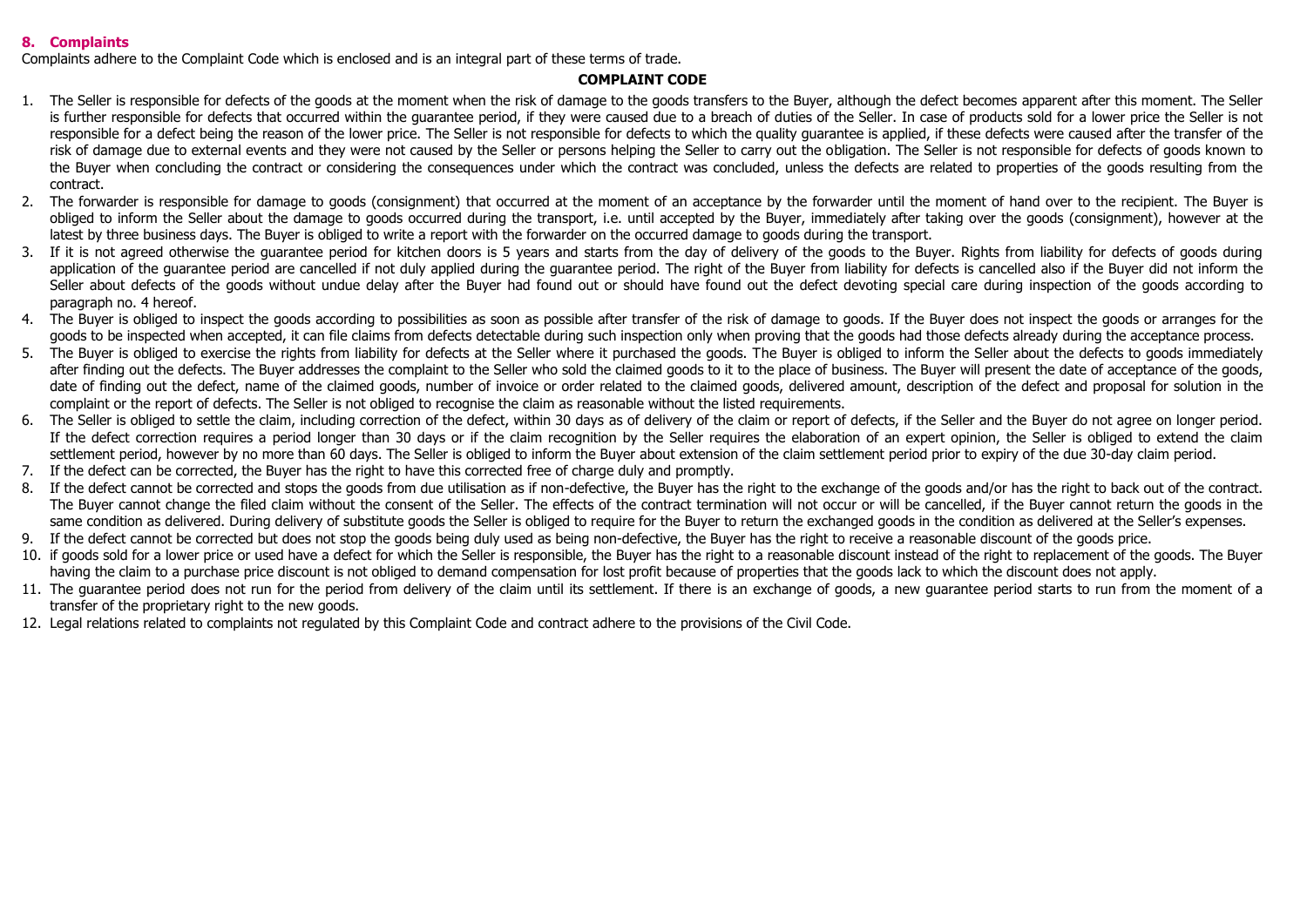# **TERMS OF TRADE**

## **for moulding of kitchen cabinet doors**

## **1. Material**

The customer will provide properly surfaced cabinet door made of raw MDF (the cabinet door must not have a sharp corner or edge, minimum radius is 4 mm; milling deviations must be ground). GRENA, a.s. provides foil and glue.

## **2. General conditions**

- a) When accepting the semi-finished products GRENA, a.s. is obliged to check the quality and amount according to the certificate of delivery.
- b) GRENA, a.s. has an exclusive right not to accept the semi-finished product in case it clearly does not meet the conditions for moulding (mechanical damage, insufficient milling etc.).
- c) During moulding there occurs statistic scrap of approximately 7%. Risk of damage during manufacturing is carried by both parties. In case of a defect, the material will be paid by the responsible party (the customer is responsible for the MDF door; GRENA, a.s. for glue, foils and overheads), therefore this shall not be a subject to consequent discussions.
- d) The customer is obliged to duly equip every semi-finished product with a legible label on the back, including the name of the customer, dimensions of the door in mm (height x width), required foil design, foil ring direction (height is initial). The customer is obliged to mark the foil ring direction on the front part of the semi-finished product using a pencil. In case of a delivery of more orders for moulding, the customer is obliged to include the number of the specific order on the label.
- e) No supports or other devices are required for moulding of standard cabinet doors full and frames for panel. Due to the necessity of use of special devices for moulding of non-standard doors (arches, small size panels, frames with grating etc.) we recommend consulting this with the business department in advance.
- f) The customer must send the order in writing (e-mail, fax) at the latest 3 business days before delivery of the semi-finished product to GRENA, a.s. The order must contain: date, order number, precise name and address of the customer, dimension in mm, number of pieces, type (full, glass, grating) and design. Every order will be packed individually. Transport of semifinished products to GRENA, a.s. is possible on working days from 6 to 12 o'clock always after a previous agreement.
- g) The minimum possible dimensions of kitchen cabinet doors for moulding are 90 x 90 mm, maximum dimensions are 2,450 x 1,210 mm.

## **3. Delivery time**

The delivery time for moulding of kitchen cabinet doors has been fixed for 7 working days.

## **4. Terms and conditions of trade agreements**

Trade agreements between GRENA, a.s. and its customers can be concluded only through the company's business department.

- **5. Prices**
	- a) U The basic price for standard kitchen program is 26,63 EUR/m<sup>2</sup> (without VAT) for smooth foils (wood designs, UNI), 29,28 EUR/m<sup>2</sup> (without VAT) for matt, metal, woodline, saw, NEU oaks and 47,94 EUR/m<sup>2</sup> (without VAT) for glossy.
	- b) Extra charge for a panel frame is 10%, for grating with 4 holes 20% and for grating with 6 holes 30%.
	- c) Discounts in case of regular deliveries are provided individually in the same way as for other company products.

## **6. Transport**

Deliveries are provided using own transport service at the customer's expenses, i.e. 7% from the final price of the order without VAT for Bohemia, 9% for Moravia, 12% for Slovakia and 14% for Eastern Slovakia. Own transport is possible after an agreement. The minimum transport charge is 3,13 EUR (without VAT).